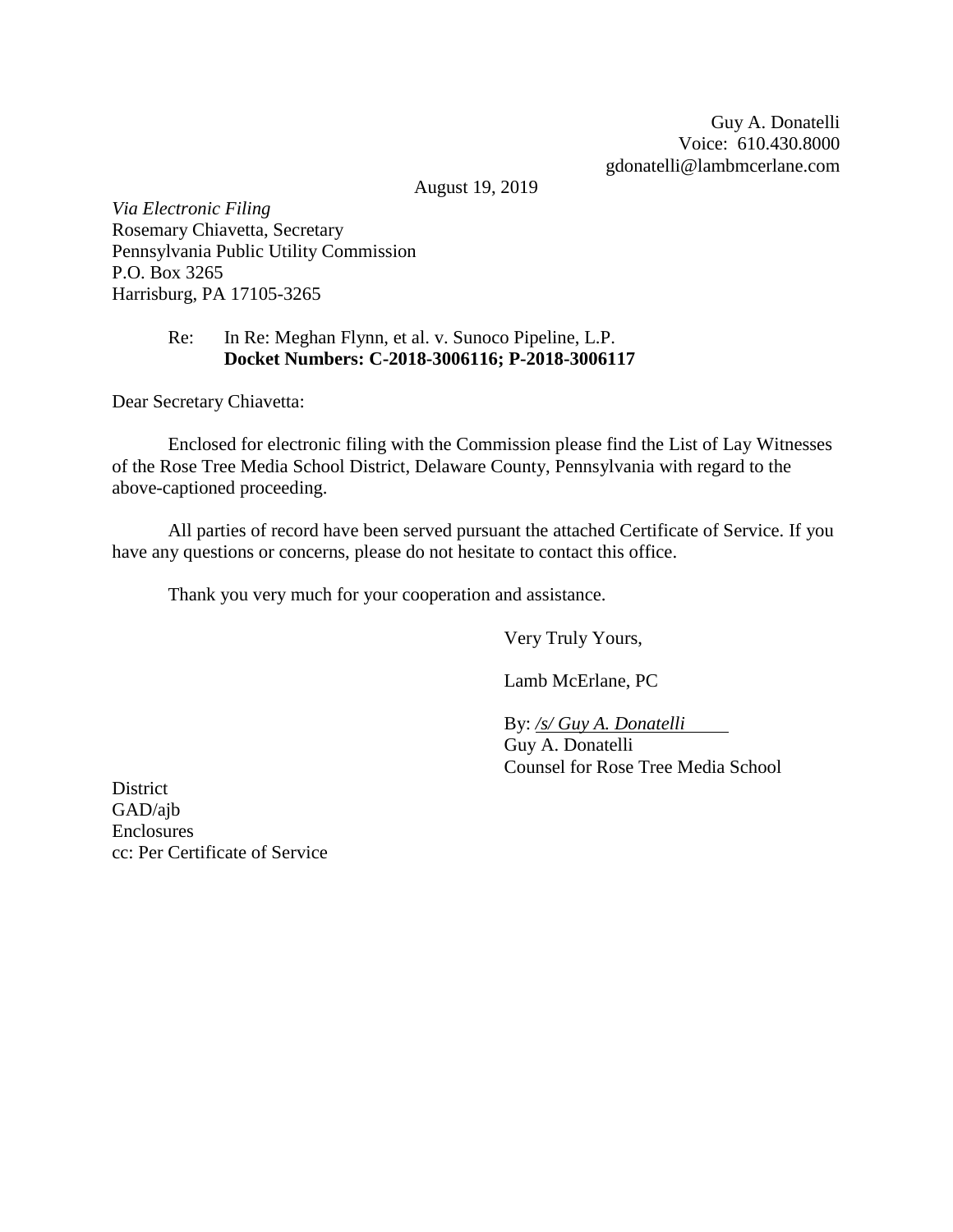#### **BEFORE THE**

#### **PENNSYLVANIA PUBLIC UTILITY COMMISSION**

In Re: Meghan Flynn, Rosemary Fuller : Michael Walsh, Nancy Harkins, Gerald : Docket No. C-2018-3006116 McMullen, Caroline Hughes and : Melissa Haines : Docket No. P-2018-3006117 Petitioner. :  $\mathbf{v}$ .  $\vdots$ : Sunoco Pipeline, L.P., : : Respondent.

# **LAY WITNESSES OF INTERVENOR THE ROSE TREE MEDIA SCHOOL DISTRICT, DELAWARE COUNTY, PENNSYLVANIA**

Pursuant to the Prehearing Order dated August 2, 2019, Intervenor the Rose Tree Media School District, Delaware County, Pennsylvania ("the School District") provides this list of lay witness, names, addresses and brief summaries of the subject matter to which they are expected to testify at the hearing scheduled for October 23 and October 24, 2019, and respectfully submits as follows:

# **A. Eleanor DiMarino-Linnen, Ph.D., Superintendent of Schools for the Rose Tree School District, 308 North Olive Street, Media, PA 19063 - (610)-267-6000.**

Dr. DiMarino-Linnen is expected to testify about the composition of the School District, its mission, its schools, the schools' physical layout and the communities they serve. Dr. DiMarino-Linnen will discuss the proximity of the Glenwood Elementary School, Middletown Township, Delaware County, Pennsylvania, which is located in close proximity to the Mariner East 2 ("ME2") pipeline and within the "blast zone." Dr. DiMarino-Linnen is also expected to testify the additional risk to the Glenwood Elementary School, namely a Sunoco valve station located immediately behind Glenwood Elementary School, and which increases the risk of harm to the students, staff and visitors resulting from leak, mechanical failure, purposeful damage or other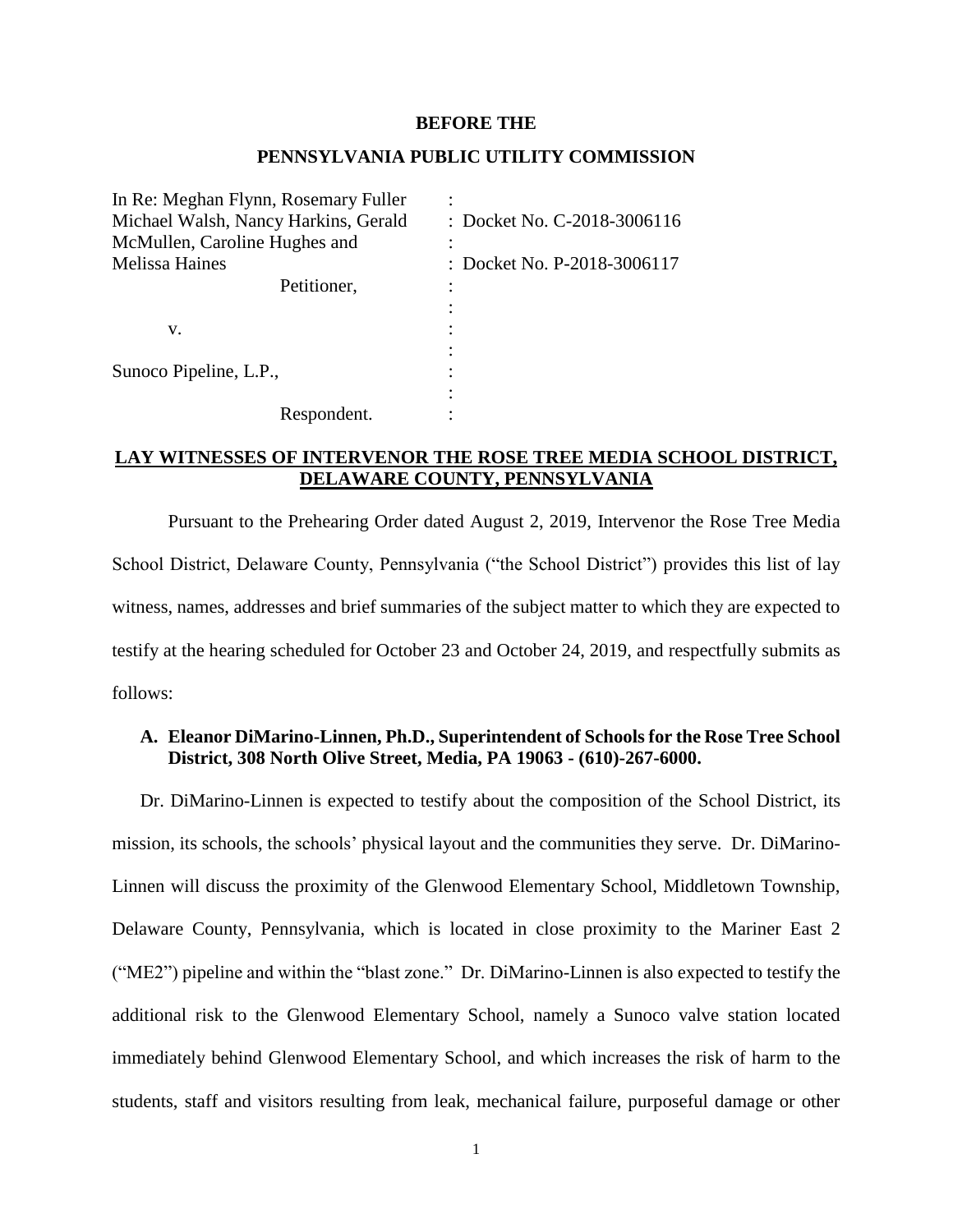failure of the valve station.

Dr. DiMarino-Linnen is also expected to testify to the School District's desire for line inspection and geophysical testing, disclosure of those inspection and testing results, cessation of pipeline operations if testing demonstrates that corrective actions are necessary; mass early warning notification system at all potentially affected School District Schools which would provide immediately notice of a leak, potential explosion or other failure in the pipeline system; the benefits of School District-specific public education or awareness plan designed to inform and educate the students, families and School District Staff on proper and effective disaster prevention and response, and the relocation of the valve station currently adjacent to Glenwood Elementary School.

# **B. Mr. Eric Bucci, Principal, Glenwood Elementary School, 122 South Pennell Road, Media, PA 19063 - (610)-267-6000.**

Mr. Bucci is expected to testify, without repetition to the testimony of Dr. DiMarino-Linnen, the concerns surrounding the risks to the Glenwood Elementary School, its students and staff and the risk posed by the valve station immediately adjacent thereto.

### **C. General proofs.**

The School District anticipates presenting illustrative or demonstrative exhibits to assist the witnesses identified above, and anticipates testimony consistent with its Petition to Intervene.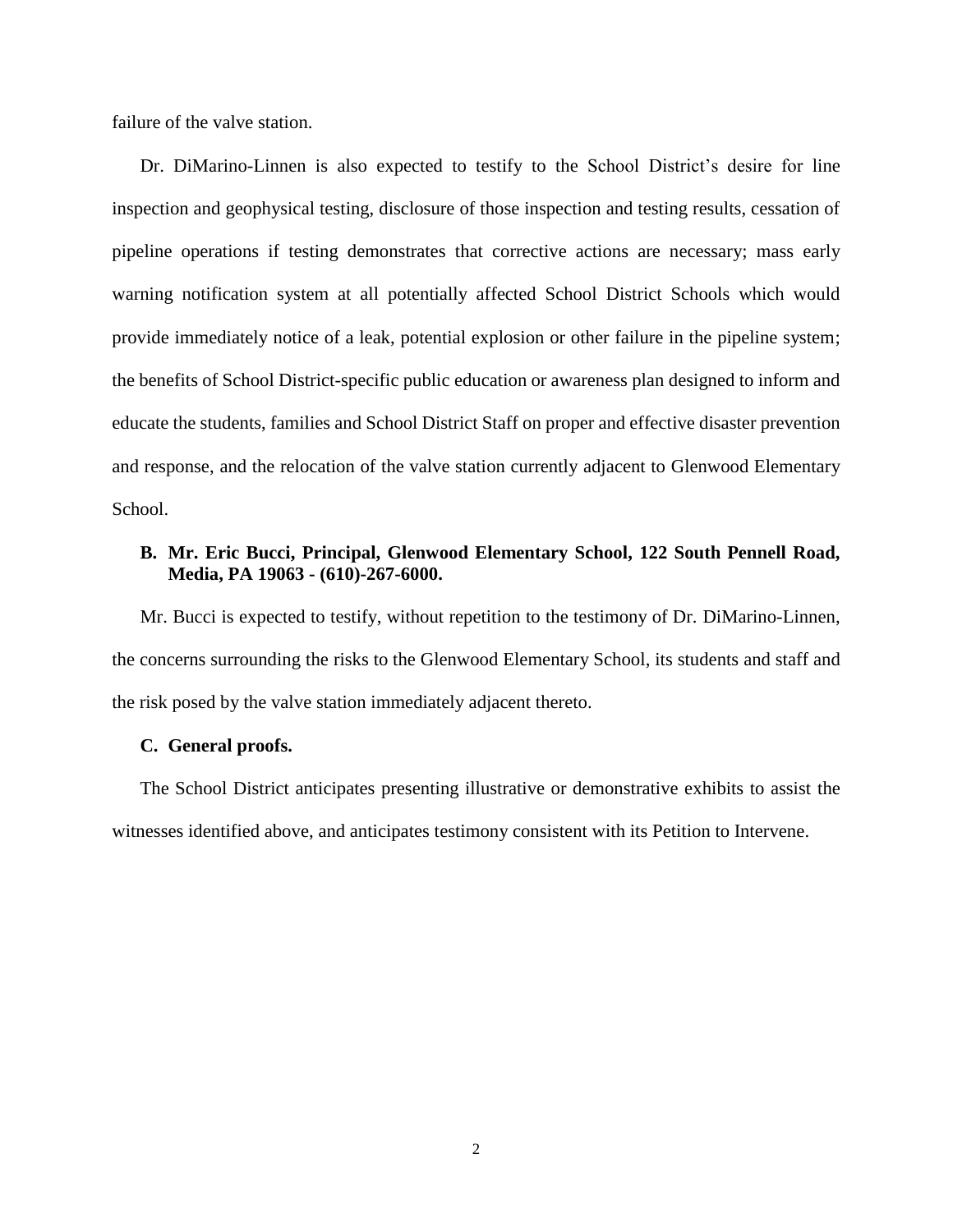Respectfully submitted,

# LAMB MCERLANE PC

By: \_\_\_*/s/ Guy A. Donatelli*

Guy A. Donatelli Attorney I.D. # 44205 gdonatelli@lambmcerlane.com Alex J. Baumler<br>Attorney I.D. # 315760 abaumler@lambmcerlane.com *Attorneys for Intervenor Rose Tree Media School District*

Dated August 19, 2019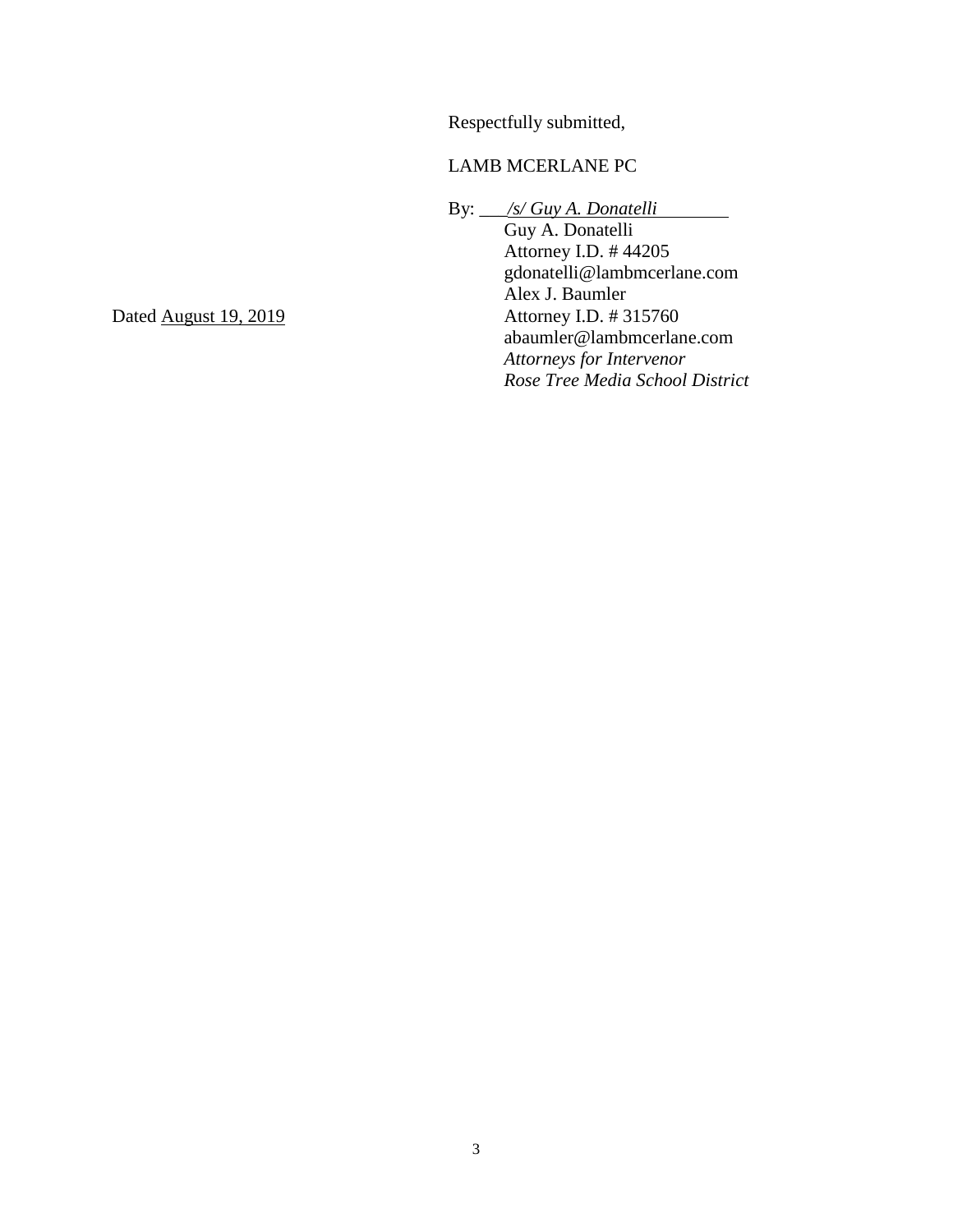#### **CERTIFICATE OF SERVICE**

I hereby certify that this day I have served a copy of the foregoing upon the persons listed below in the manner indicated in accordance with the requirements of 52 Pa. Code Section 1.54 (relating to service by a party).

#### *Via Electronic Mail Service*

The Honorable Elizabeth Barnes Michael S. Bomstein, Esq. Administrative Law Judge<br>
Office of the Administrative Law Judge<br>
100 South Broad Street, Suite 2126 Office of the Administrative Law Judge Commonwealth Keystone Building Philadelphia, PA 19110 P.O. Box 3265 mbomstein@gmail.com Harrisburg, PA 17105-3265 *Counsel for Complainants* [ebarnes@pa.gov](mailto:ebarnes@pa.gov)

Thomas J. Sniscak, Esq. Robert D. Fox, Esq. Kevin J. McKeon, Esq. Neil S. Witkes, Esq. Whitney E. Snyder, Esq. Diana A. Silva, Esq. 100 North Tenth Street 401 City Avenue, Suite 901 Harrisburg, PA 17101 Bala Cynwyd, PA 19004 [tjsniscak@hmslegal.com](mailto:tjsniscak@hmslegal.com) [rfox@mankogold.com](mailto:rfox@mankogold.com) [kjmckeon@hmslegal.com](mailto:kjmckeon@hmslegal.com) [nwitkes@mankgold.com](mailto:nwitkes@mankgold.com) [wesnyder@hmslegal.com](mailto:wesnyder@hmslegal.com) [dsilva@mankogold.com](mailto:dsilva@mankogold.com) *Counsel for Respondent Counsel for Respondent*

Curtis Stambaugh, Esq. Anthony D. Kanagy, Esq. Assistant General Counsel Garret P. Lent, Esq. Sunoco Pipeline, LP Post & Schell PC 212 N. Third Street, Suite 201 17 N. Second Street, 12<sup>th</sup> Floor Harrisburg, PA 17101 Harrisburg, PA 17107-1601 [curtis.stambaugh@energytransfer.com](mailto:curtis.stambaugh@energytransfer.com) [akanagy@postschell.com](mailto:akanagy@postschell.com) *Counsel for Respondent* glent @postschell.com

Erin McDowell, Esq. **Rich Raiders**, Esq. 300 Town Center Blvd. Raiders Law PC Canonsburg, PA 15317 606 N. 5<sup>th</sup> Street [emcdowell@rangeresources.com](mailto:emcdowell@rangeresources.com) Reading, PA 19601 *Counsel of Intervenor Range Resources* [rich@raiderslaw.com](mailto:rich@raiderslaw.com)

Leah Rotenberg, Esq. Margaret A. Morris, Esq. Mays Connard & Rotenberg, LLP Reger, Rizzo & Darnall 1235 Penn Avenue, Suite 302 2929 Arch Street, 13<sup>th</sup> Floor Wyomissing, PA 19610 Philadelphia, PA 19104 [rotenberg@mcr-attorneys.com](mailto:rotenberg@mcr-attorneys.com) [mmorris@regerlaw.com](mailto:mmorris@regerlaw.com) *Valley School District and Chester County*

James R. Flandreau, Esq. Mark L. Freed, Esq.

Hawk McKeon & Sniscak, LLP Manko, Gold, Katcher & Fox, LLP

*Counsel for Intervenor Range Resources*

*Appalachia Counsel for Intervenor Andover HOA, Inc.*

*Counsel for Intervenor Twin Counsel for Intervenors East Goshen Township*